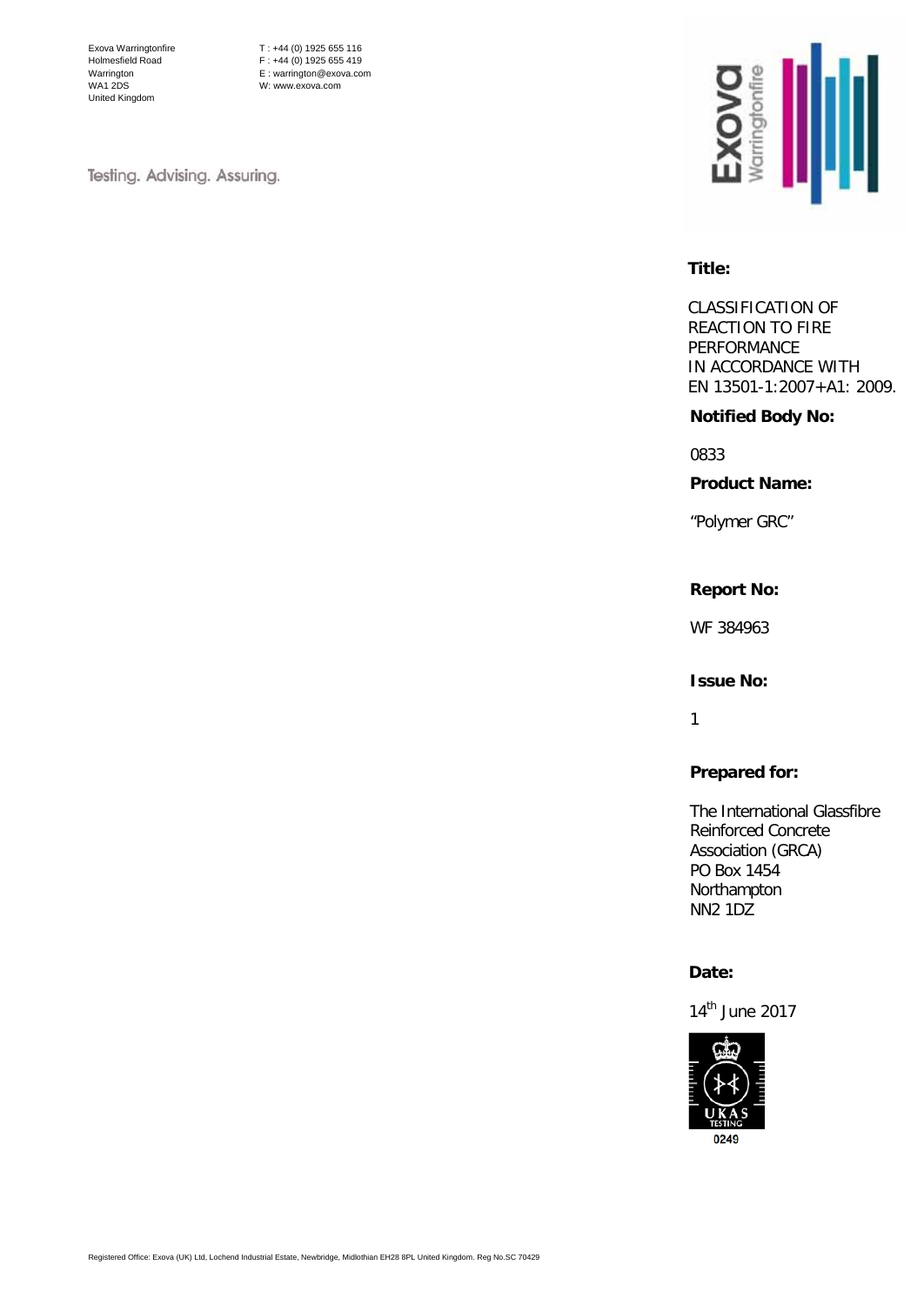## **1. Introduction**

This classification report defines the classification assigned to "Polymer GRC" a glass fibre reinforced concrete (GRC) product, in accordance with the procedures given in EN 13501- 1:2007+A1: 2009.

#### **2. Details of classified product**

## **2.1 General**

The product, "Polymer GRC", is defined as being suitable for construction applications.

## **2.2 Product description**

The product, "Polymer GRC", is fully described below and in the test reports provided in support of classification listed in Clause 3.1.

| General description                | Glass fibre reinforced concrete (GRC) product                     |  |  |
|------------------------------------|-------------------------------------------------------------------|--|--|
| Product reference                  | "Polymer GRC"                                                     |  |  |
| Name of manufacturer               | <b>See Note 1 Below</b>                                           |  |  |
| Thickness tested                   | 46.09mm (determined by Exova Warringtonfire)                      |  |  |
| Density tested                     | 1917kg/m <sup>3</sup> (determined by <b>Exova Warringtonfire)</b> |  |  |
| Colour reference                   | "Light Grey" (Observed by Exova Warringtonfire)                   |  |  |
| Flame retardant details            | See Note 3 Below                                                  |  |  |
| Brief description of manufacturing | See Note 2 Below                                                  |  |  |
| process                            |                                                                   |  |  |

Note 1: The sponsor was unwilling to provide this information.

- Note 2: The sponsor of the test has confirmed that no flame retardant additives were utilised in the production of the component.
- Note 3: The sponsor was unable to provide this information.

The description of the specimens as given above is not as detailed as would usually be the case for descriptions included in **Exova Warringtonfire** test reports and the description may not fully comply with the requirements of the test standard. In all other respects however the tests were conducted fully in accordance with the requirements of the test standard and the test results are valid**.**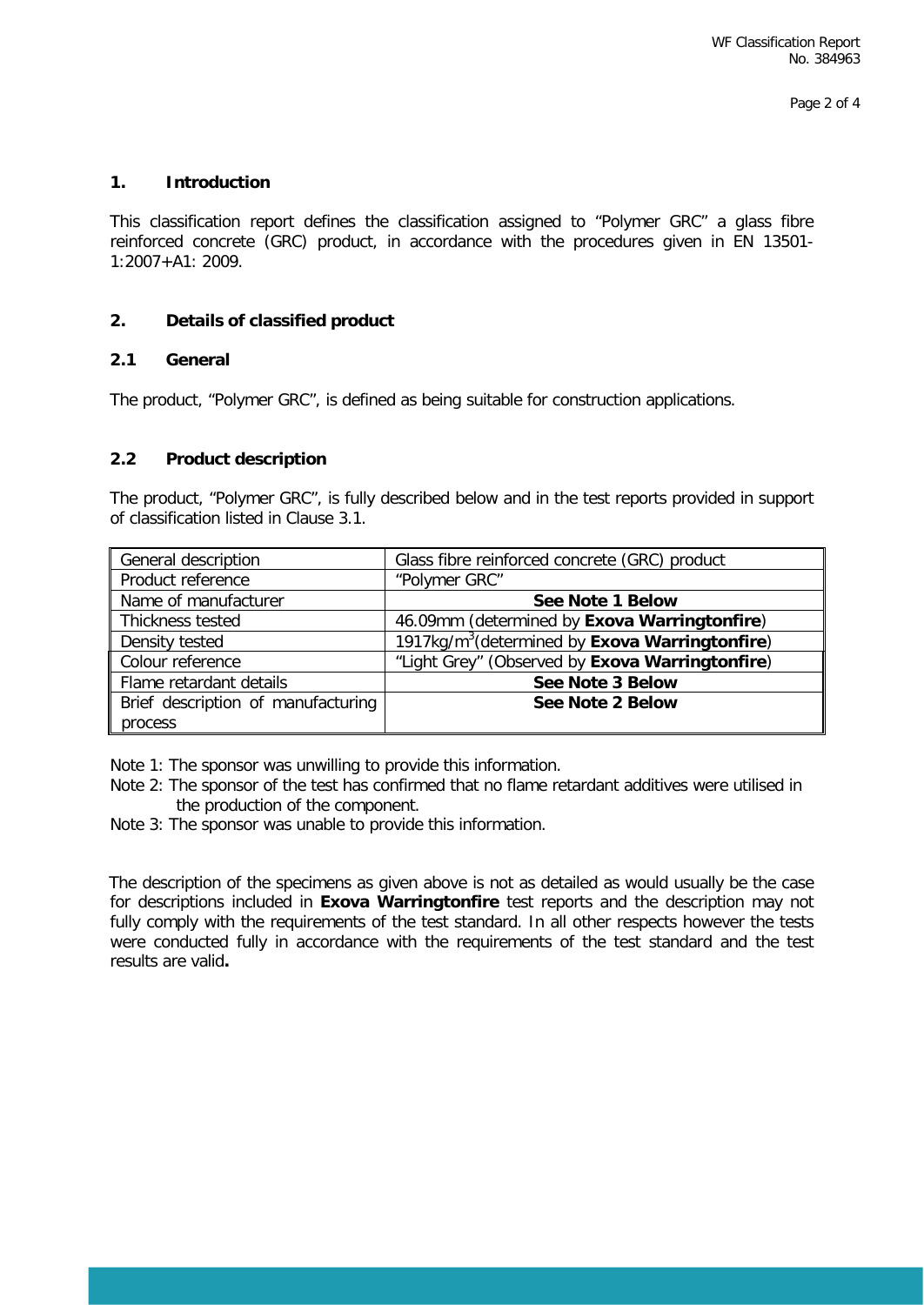## **3. Test reports & test results in support of classification**

# **3.1 Test reports**

| Name of<br>Laboratory   | Name of sponsor                                                                            | Test<br>reports/extended<br>application report<br>Nos. | Test method / extended<br>application rules & date |
|-------------------------|--------------------------------------------------------------------------------------------|--------------------------------------------------------|----------------------------------------------------|
| Exova<br>Warringtonfire | The International<br><b>Glassfibre Reinforced</b><br><b>Concrete Association</b><br>(GRCA) | WF 384329                                              | <b>EN ISO 1716</b>                                 |
|                         |                                                                                            | WF 384325                                              | <b>EN ISO 1182</b>                                 |

## **3.2 Test results**

| Test method &<br>test number |              | No. tests | <b>Results</b>                               |                          |
|------------------------------|--------------|-----------|----------------------------------------------|--------------------------|
|                              | Parameter    |           | <b>Continuous</b><br>parameter -<br>mean (m) | Compliance<br>parameters |
| <b>EN ISO 1182</b>           | $\Delta T$   |           | 1.2                                          |                          |
|                              | $\Delta m$   | 5         | 11.37                                        |                          |
|                              | tf           |           | Nil                                          |                          |
| <b>EN ISO 1716</b>           | PCS $(a, e)$ | 3         | $-0.0134(0.00)$                              |                          |

## **4. Classification and field of application**

## **4.1 Reference of classification**

This classification has been carried out in accordance with clause 8 of EN 13501-1:2007+A1: 2009.